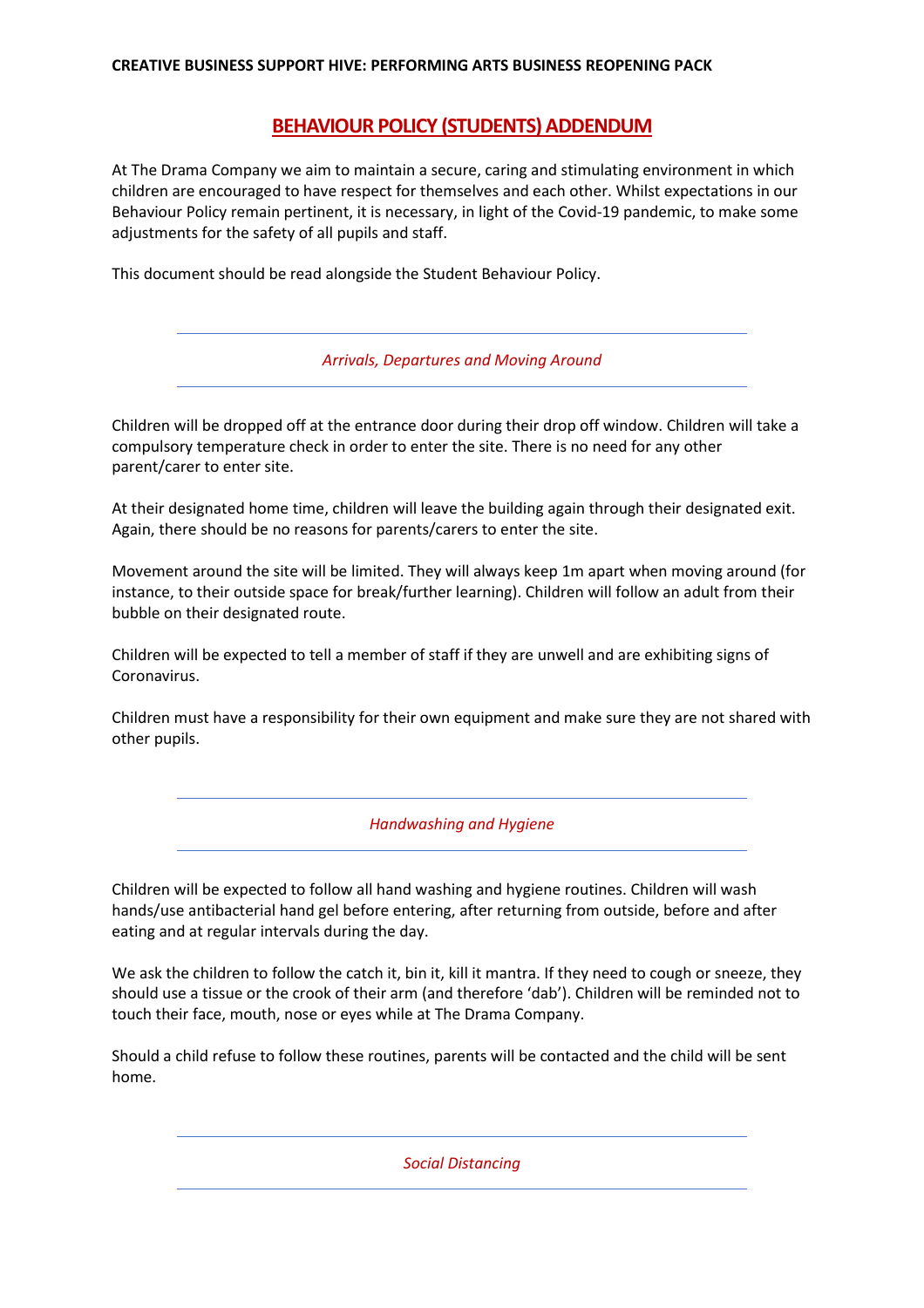## **CREATIVE BUSINESS SUPPORT HIVE: PERFORMING ARTS BUSINESS REOPENING PACK**

Children who are old enough will be expected to socially distance from their peers and adults inside and while outside. They will have their own designated space inside any space used which they will be expected to go straight to and nowhere else in the room. Children will put their hand up if they need adult support rather than come up to them.

Teachers will ensure that pupils, wherever possible, adhere to social distancing measures. Where older pupils do not comply, the usual disciplinary procedures and sanctions will be used.

We understand socially distancing may be difficult for younger children, they will be encouraged wherever possible to keep their distance from peers and adults, however, we understand this may not always be possible.

*Toilets*

Children will be supervised and encouraged to use toilets one at a time. When a child has finished in the toilet, they **must** wash their hands. A sanitiser wipe will be provided for each child if visiting the toilet and they will be accompanied. No more than 2 at a time in the toilet cubicles. Face masks will be worn when using communal areas of the venue.

*Break Times*

Children will have a designated place to sit during snack times. Children will be expected to remain socially distant from peers and adults during break times. They will be expected to remain in their space during this time. This will not be as lineated as inside spaces, but children will have an area they can all share within their bubble. There will not be a tuck shop for the foreseeable future and each child will need to provide their own drink and a wrapped package snack if they want one.

*Rewards*

We encourage teachers to praise individuals for their good work, attitude and good behaviour and show recognition if this is bought to their attention. Above all praise and encouragement should be used as much as possible as it always has been in the past

*Behaviour* 

If a child's behaviour is deemed high risk (for example, refusing to adhere to safety measure such as hand washing, social distancing, remaining in their bubbles or deliberate behaviours that put themselves or others at risk, such as spitting or deliberately coughing at people) the following sanctions and disciplinary procedures could be used: